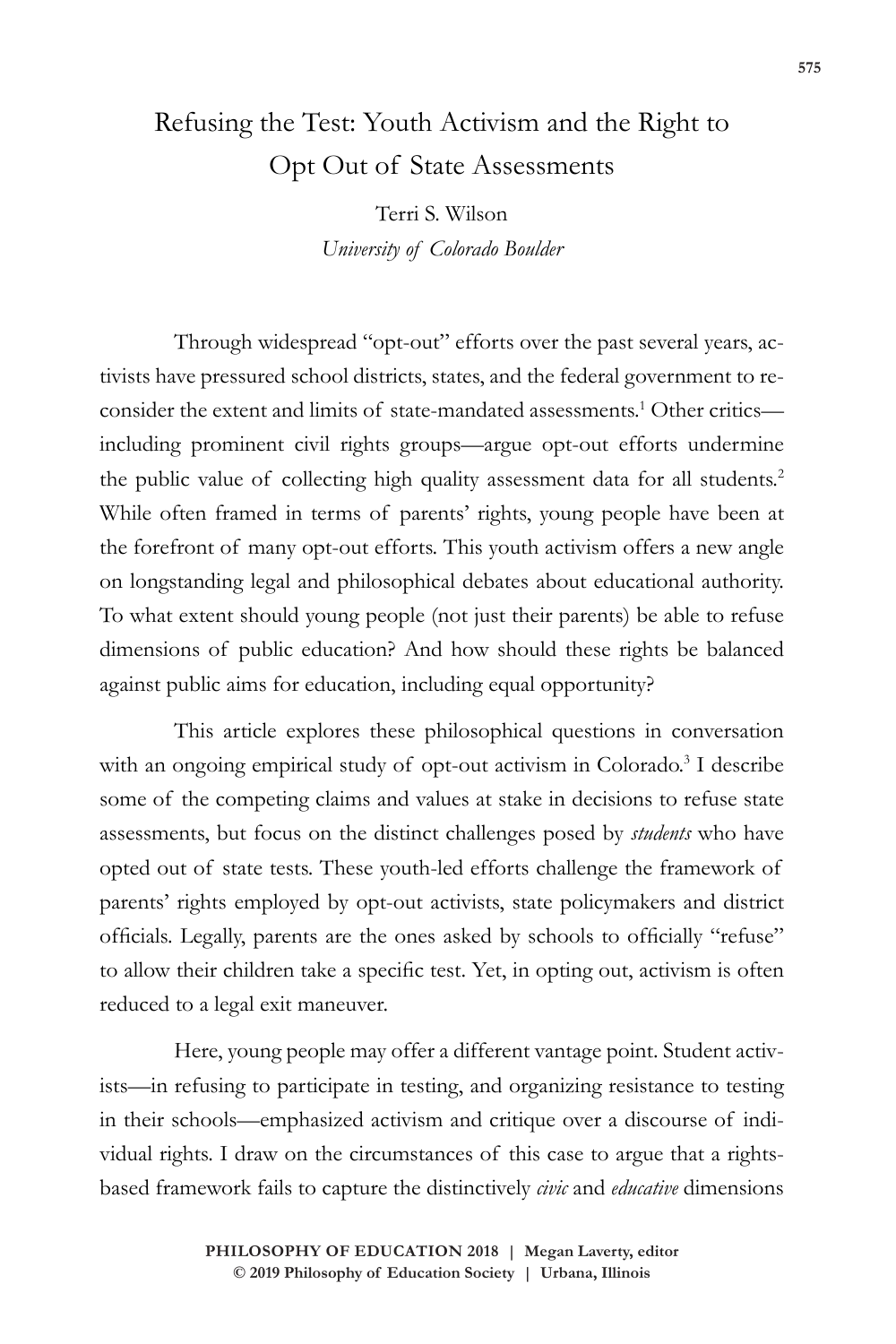of young people's activism. Moreover, the legal framework of "opting out" limits opportunities to make this youth activism more educative, largely by restricting opportunities for educators and parents to challenge young people to consider some of the broader consequences of assessment and accountability in education.

## STUDENTS' RIGHTS IN PHILOSOPHICAL PERSPECTIVE

Students' rights are often marked out in relationship—and in opposition—to the rights of their parents. The rights of parents to opt-out of public schooling (in favor of private alternatives or home-schooling) are well recognized, even though the limits of these rights have been debated by both legal theorists and philosophers. The rights of parents to opt-out of certain aspects of public education have been affirmed by several legal decisions,<sup>4</sup> but limited in other cases, particularly in terms of parents' rights to object to specific curricula.<sup>5</sup> Still other legal decisions have explicitly considered how to weigh parents' interests against a child's current (or future) welfare.<sup>6</sup> While the judicial groundwork is important, considerations of parents' rights also go beyond legal reasoning.<sup>7</sup>

Philosophers often frame such questions in terms of balancing the interests of the *state* to provide a basic and civic education, against the interests of *parents* to direct their children's education and pass on particular ways of life.8 Additionally, theorists contend that *children*—not just parents and the state—have an independent interest in education: becoming autonomous.<sup>9</sup> Rob Reich defines autonomy as "a person's ability to reflect independently and critically upon basic commitments, desires, and beliefs, be they chosen or unchosen, and to enjoy a range of meaningful life options from which to choose, upon which to act, and around which to orient and pursue one's life projects."10 Joel Feinberg emphasizes that a child's autonomy cannot be determined by checking with their *present* interests, desires or preferences; rather, the right to autonomy must be held "in-trust" for that child, for the "adult he is to become."<sup>11</sup>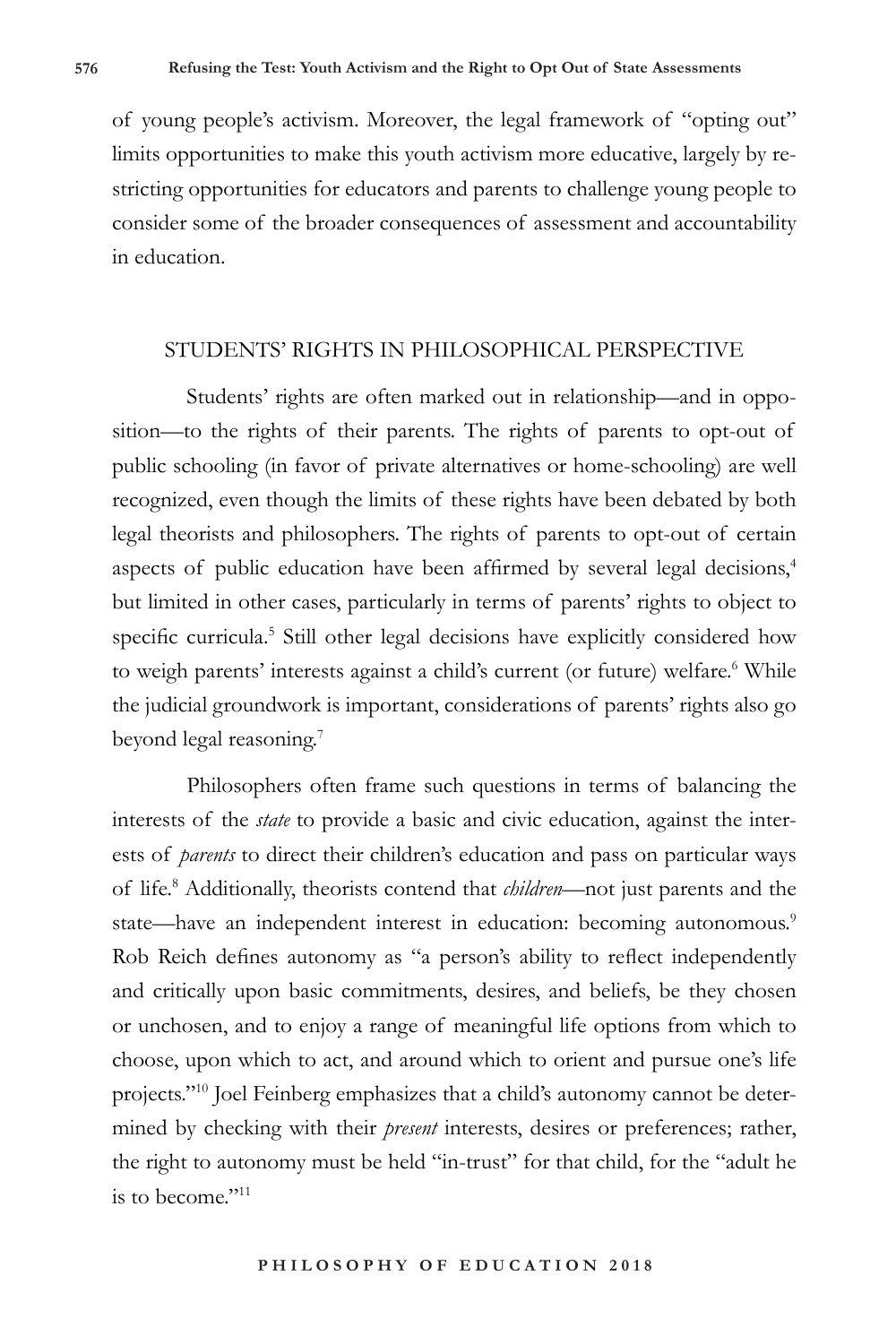Although children have an independent interest in education, most philosophers stop short of arguing that they have rights in the same sense that their parents do. As Harry Brighouse and Adam Swift contend, "Children, especially when they are very young, do not have rights to control over their own lives. Some adult, or some combination of adults, may properly control their lives … these adults do not have the power of life and death over the children—other adults hold them in check in various ways—but they are the primary bearers of authority over and responsibility for the children."12 In this sense, philosophers often make a distinction between children's *welfare rights* (the right to have one's welfare considered and protected) and *agent rights* (the right to exercise independent choices). While most theorists grant that children have welfare rights, few argue that children should be able to independently exercise all choices. Here, conceptions of children's rights rest on notions of capacity (to what extent are children capable of exercising self-judgment, and under what conditions?) and obligation (what do we, as adults, owe to children?).

The two dimensions are related. Onora O'Neill argues, for instance, that childhood is not a permanent status, but a developmental stage. Rather than focus on the *rights* of children, we should attend to our *obligations*—as adults—to help them pass from childhood to adulthood.13 Such a developmental view suggests that children gradually learn to exercise more autonomous choices. Samantha Brennan contends that we need a "gradualist model" of children's rights where the basis for granting such rights changes over time. While we might start by emphasizing welfare rights, as children become more autonomous, we should respect their agency and rights to make independent choices, even when such choices may not serve their welfare.14

Indeed, a number of philosophers have called for contextual and developmental understandings of how young people develop autonomy over time and through specific contexts.15 This developmental understanding of autonomy emphasizes the importance of civic education. As Randall Curran notes, "If agency is more properly viewed as developmentally and socially contingent, then the educative prerequisites of political legitimacy and responsible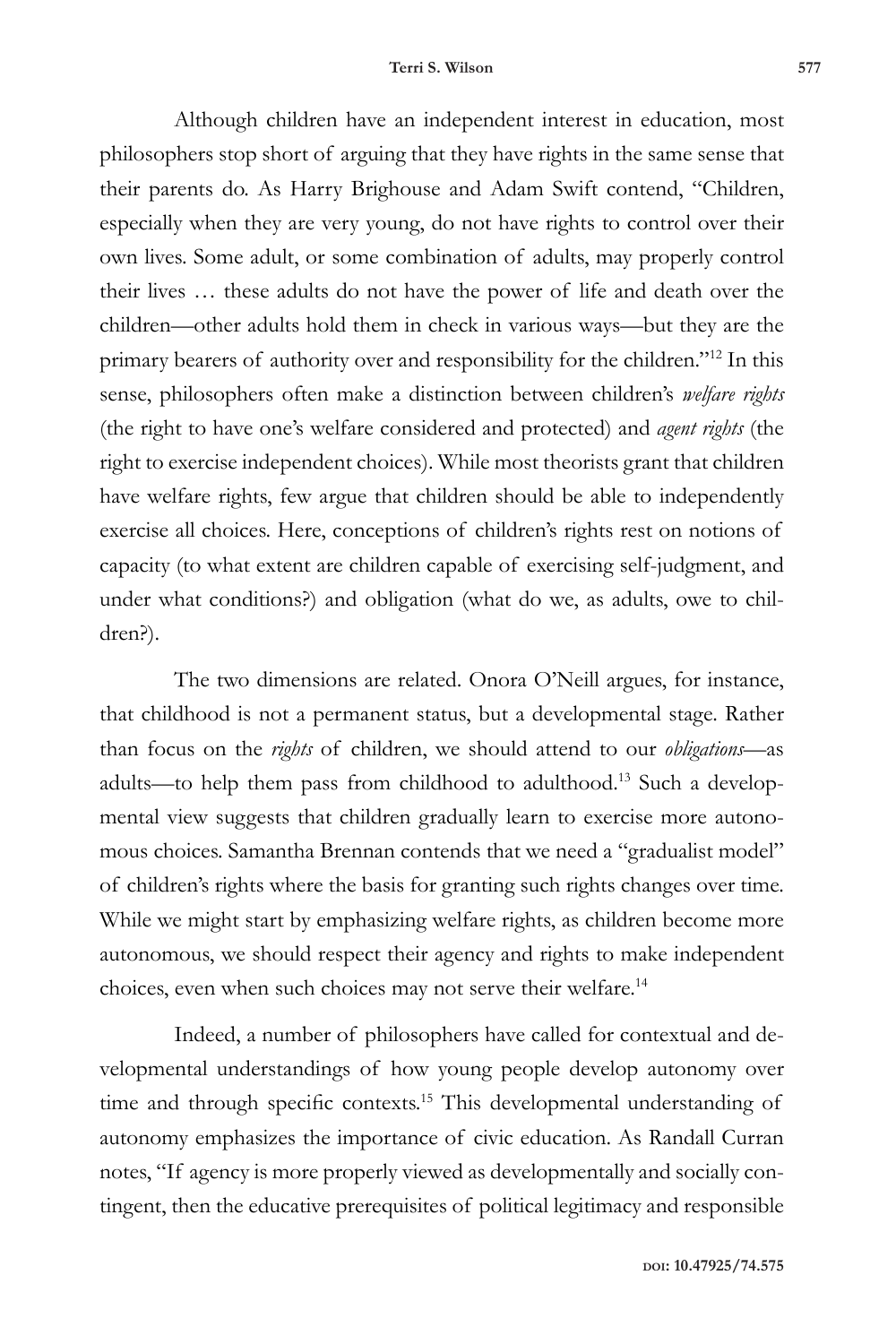citizenship become matters of concern ..."16 Here, young people may develop autonomy—and the capacity for choice and reflection—through acts of protest and dissent.

In this sense, children's rights might be also understood as acts of expression, or as expressive rights. Such expressive rights often have been conceptualized in terms of free speech. Courts have also taken up the limits of student speech in educational spaces. The foundational case is *Tinker v. Des Moines Independent School District* (1969) which affirmed that students have limited speech rights in public schools.17 More recently, the limits of student expression have been debated in *Morse v. Frederick* (2007).18 Both cases turned on what is known as the "Tinker Doctrine:" students *do* have speech rights, but these rights are limited and constrained by the "special characteristics" of the school environment. Beyond legal considerations, Bryan Warnick argues that schools are special *ethical* environments that play key roles in civic and moral education.19 Here, student speech might be evaluated against educational aims, for its potential to facilitate—or perhaps impede—civic education.

## YOUTH ACTIVISM AROUND TESTING

Against this backdrop, how might we understand students' activism to opt-out of state-mandated testing? Do students have an independent right to exercise such choices, separate from the rights of their parents.<sup>20</sup> Moreover, what are the implications of understanding these actions in terms of *rights*? To explore these questions, I turn to an empirical case study of youth activism in one Colorado community. Philosophers often draw on examples to build arguments and make distinctions. Yet, when scholars engage with empirical examples, they often focus on canonical court cases (e.g., *Wisconsin v. Yoder*) that frame questions of autonomy in relatively extreme terms.21 I focus instead on a more "everyday" case of young people refusing to participate in one aspect of public education: testing. To describe this case, I draw on media coverage of events, videos (produced by students and journalists), webpages and documents created by activists, and focus groups and interviews with students who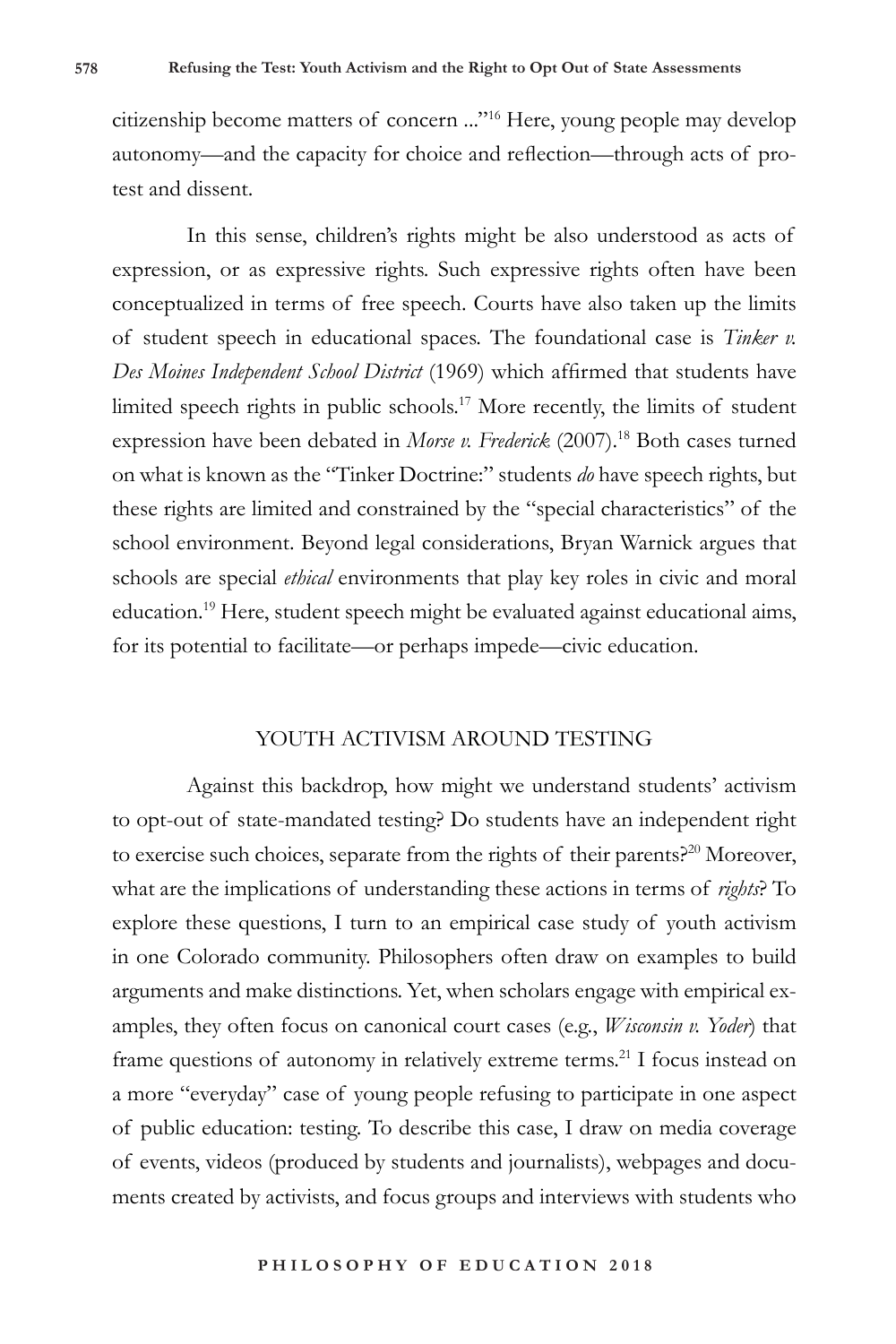led these efforts.<sup>22</sup>

In 2014, Colorado rolled out new science and social studies assessments aligned to the Common Core State Standards. These tests—part of the Colorado Measures of Academic Success, or CMAS—were piloted in Spring in Grades 3-8, and in Fall to students in their senior year. The 12<sup>th</sup> grade exam was designed to help improve the new tests, but was not explicitly tied to curriculum that students had learned, nor designed to evaluate schools. These new tests met with considerable student resistance, especially in the "Washington" school district.<sup>23</sup> Organized groups of students in several high schools staged a massive walk out during the two-day testing window. At Hamilton High School, only nine of 530 eligible seniors stayed inside and completed the test. Numbers were comparable at two similar-size high schools in the district: two students at Madison High School took the test, and ten students completed exams at Jefferson High School.

Most students did not, however, just skip school. At Hamilton, over 200 students gathered outside (on a cold day) to lead protests, write letters to state legislators and advocate for changes to testing policy. Students also collaborated on an open "community letter" expressing their position. They outlined five specific grievances: (1) that excessive testing is harmful to learning; (2) the disjuncture between the new standards and the material students had been taught; (3) that standardized tests do not accurately measure teacher or student performance; (4) that the state continued to cut education funding, while increasing funding for testing; and (5) that the new tests were created by a for-profit corporation, not educators. This letter was written by a core organizing group at Hamilton, but was circulated to other high schools, where hundreds of students signed on. Students also produced videos documenting their concerns. In one, Senior Julia Williams' shared:

> So, we're here, outside on this frigid day to protest the CMAS, which is a standardized test that tests seniors on social studies and science. And we don't agree with this test…we don't agree with why this test is being administered and we don't see the value in it, and we think that the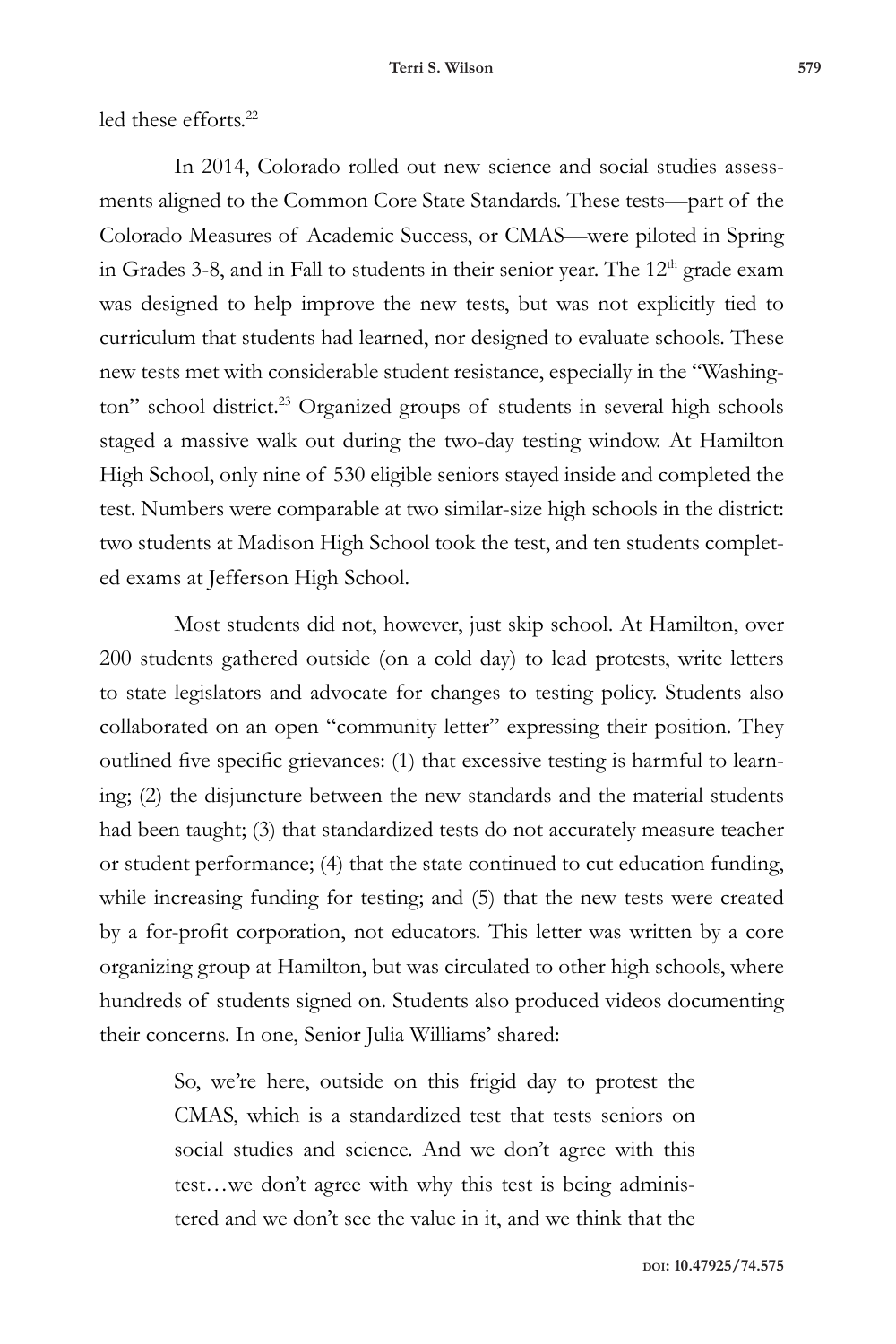state should be giving this \$36 million dollars that they gave to Pearson on other things.

While questioning the relevance of this specific test, Williams also raised larger concerns about standardized testing, including costs and the role of private developers.

Concerns were not limited to the Fall test. "Opting out" caught fire that year, as students in multiple grades refused to take the Spring 2015 Math and English Language Arts (ELA) exams. The district's 11<sup>th</sup> graders almost universally rejected the tests. Only eight students (out of approximately 500) took the 11<sup>th</sup> grade ELA assessment at Hamilton; only two students took the test at Madison. And, not a single student sat for the exam at Jefferson. In most cases, these student refusals happened with parental support and with notes excusing students. In other cases, students acted independently, skipping testing days or periods, or declaring they would not complete the exam.

In general, there was broad support for the students from their parents, schools and district. During the Fall 2014 walkout, students reported that teachers brought hot chocolate outside for students, and that most of the staff supported their efforts. Washington is a relatively affluent, suburban school district where students—both individually and collectively—generally have done well on state exams. Because of these routinely high scores, many students, parents and teachers saw the annual state tests as unnecessary. Indeed, some parents argued students should spend time focusing on tests that "count," like Advanced Placement (AP) exams and college entrance exams. A student activist raised similar issues of timing and priority: "We don't think it's a good idea to test students in the Fall of their senior year. During this time, we are already bombarded with the ACT, the SAT, the SAT subject tests, and above all, college applications, all of which have a direct impact on our future. The CMAS is an unnecessary stressor that detracts from our learning."<sup>24</sup> Because of widespread resistance to high school testing, this district—and the state of Colorado—shifted away from state-specific high school assessments to tests like the SAT and PSAT with more "buy in" from families, in part because they are tied to post-secondary opportunities.<sup>25</sup>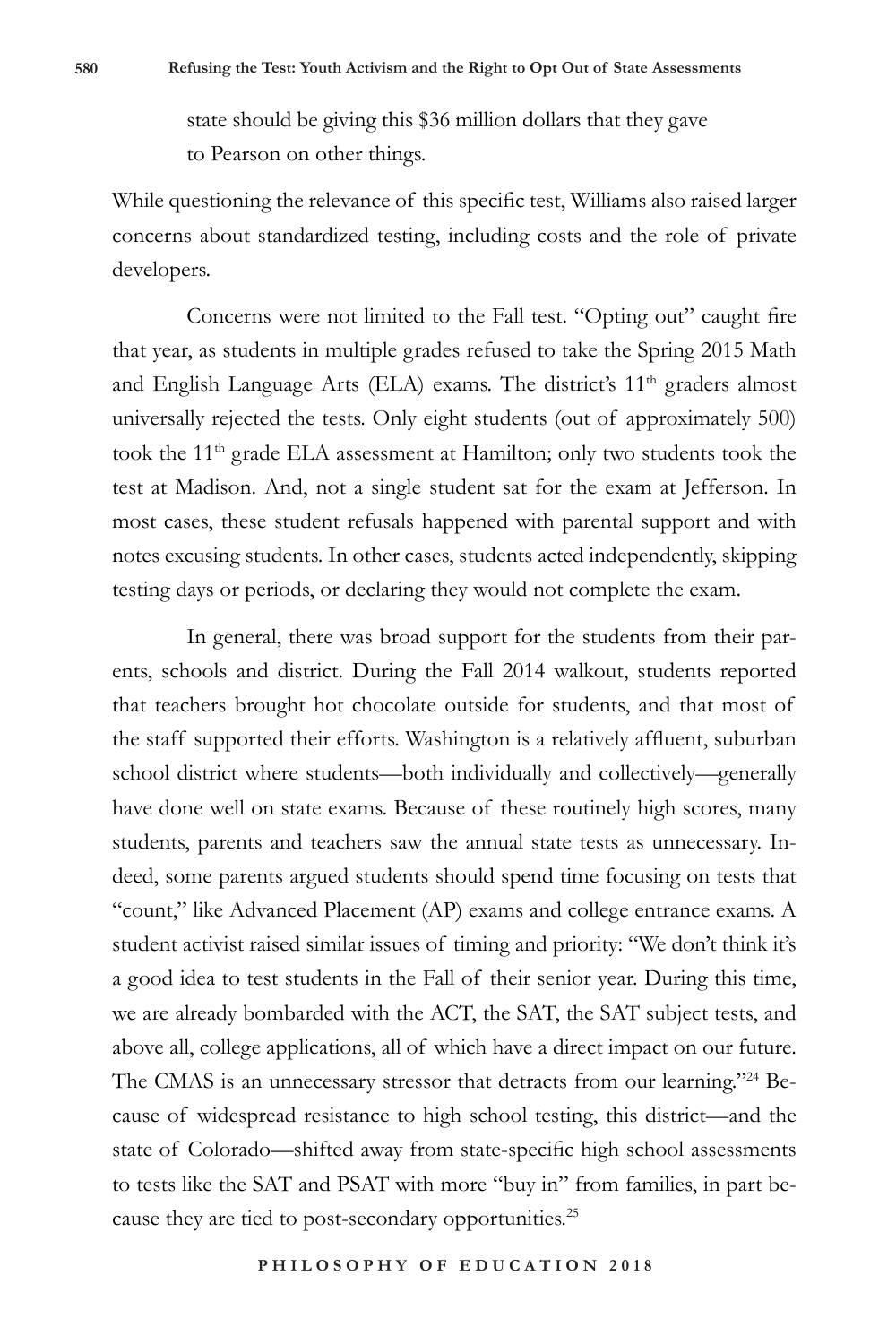Here, activism in this district raises questions of race, privilege and opportunity; questions that have been at the center of debates about the optout movement. Opponents argue that opting out undermines the value of collecting high quality assessment data for all students.26 For these groups, opting out damages public, comparable data that documents wide disparities in access to equitable education.27 Critics also note that opt-out numbers are highest in wealthier districts where, arguably, risks are diminished: they receive less federal funding and bear fewer consequences from the high-stakes accountability reforms that depend on test scores.<sup>28</sup> Others counter that accountability reforms have disproportionately *damaged* low-income communities of color,<sup>29</sup> and optout efforts—no matter where they originate—may benefit all students.<sup>30</sup>

Yet, while issues of equity have been widely debated in the opt-out movement, they were largely absent from concerns raised by students participating in the walk-outs in the Washington district. Instead, conversations focused on the costs, validity and appropriateness of the exams. Part of this framework was driven by the goals of a Colorado state commission reviewing testing.<sup>31</sup> The students were aware of these efforts and worked throughout the 2014-2015 school year to direct their comments, letters and outreach to this commission. And students—alongside other parent and community activists—were successful in winning changes to testing policy in Colorado. After widespread opt-outs in the 2014-2015 school year, the state scaled back testing requirements for high school students, moving to fewer annual exams (i.e., phasing out  $12<sup>th</sup>$  grade tests), and shifting to "more meaningful" tests like the PSAT/SAT. In addition, the Colorado legislature passed a law affirming parents' rights to excuse their children from participating in state exams without penalty.32 This law also asked schools and districts to refrain from either encouraging—or discouraging—students and parents to opt-out of state assessments; in effect, asking educators to respect a family's right to decide for themselves.33

Yet, even with these changes, high school students continued to optout. In Spring 2016, nearly a quarter of all <sup>9th</sup> graders in Colorado refused to take the ELA test, and only 58% of high school students statewide took the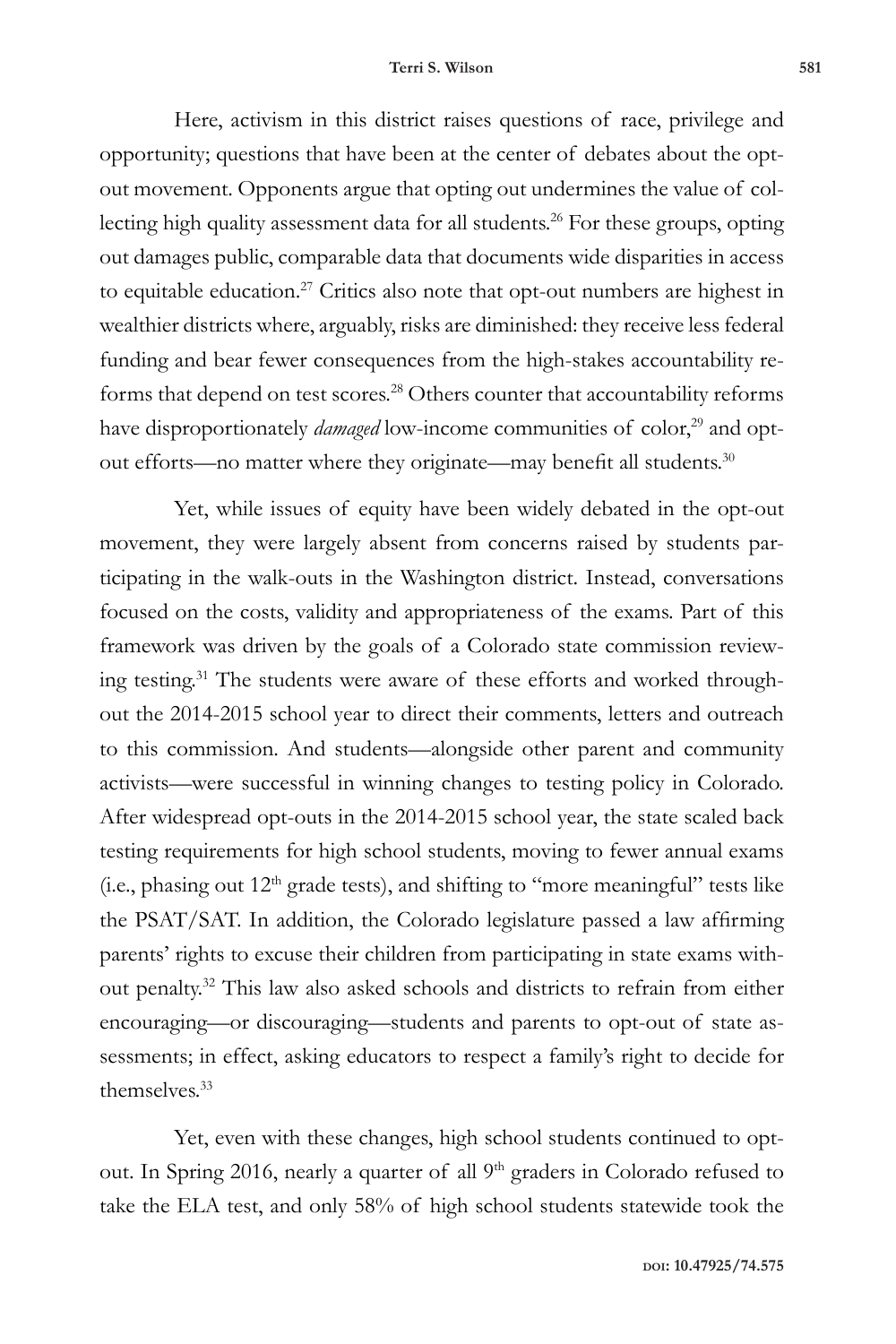science exam. These numbers varied: certain districts had nearly all students opt out, while others had nearly universal participation. Many of these differences tracked different accountability pressures, and other inequities, between districts. Suburban schools continued to lead opt-out efforts in 2016 and 2017, but many of the highest numbers came from small rural districts. Facing increasing pressure from multiple constituencies, Colorado withdrew from the Partnership for Assessment of Readiness for College and Careers (PARCC), the consortium developing assessments aligned to the Common Core State Standards.

These rapid policy changes were a victory for the activists who mobilized against testing. Yet, these changes implicitly advanced the discourse that parents have the right to direct their child's education. The new state law, for instance, codified parents' rights to refuse assessments, potentially strengthening claims to opt-out of other elements of curriculum and instruction. Likewise, student victories were largely framed in negative terms: winning the ability to *not* take certain tests. Opportunities to consider the purposes of standards, accountability and assessment—and differences of opinion—remained limited.

## THREE CONSIDERATIONS

So, what should we make of this case? What might a closer look at events in one district show us about the potential—and the tensions—of youth activism in the opt-out movement? I conclude by raising three issues that merit further consideration: rights, autonomy, and equity.

First, this case raises intriguing questions about rights. The language of "rights" saturated debates about opting out of tests in Colorado. Both activists and district officials, for example, often referred to parents' "rights to opt-out." Perhaps taking this cue, several students—and allies—specifically framed their protest in terms of rights. Addie Stevens, a senior at Hamilton, noted, "We're all out here protesting in the freezing cold for our educational rights."34 Hamilton's principal said he was "very proud of the students for exercising their rights." Both speakers were perhaps aware that students did not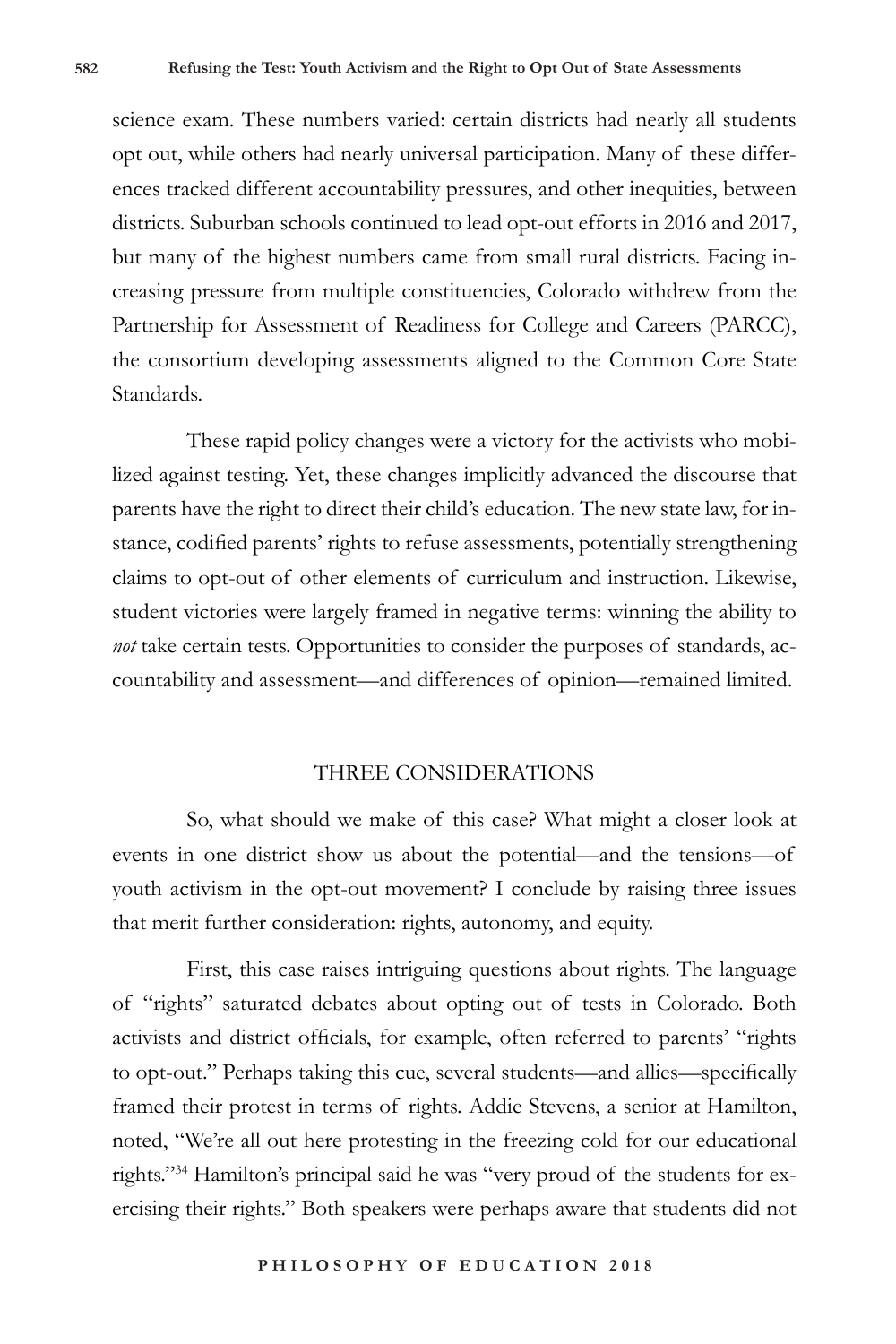technically (or legally) have "the right" to refuse to take tests. That role—still being debated during these protests—was granted to parents, not students.<sup>35</sup> Stevens, however, was invoking a different, fuzzier, view of "educational rights," one connected to students' concerns about the mis-educative role of testing. The principal, on the other hand, emphasized the active, expressive character of student rights. In both cases, invoking rights moved beyond legal considerations, where students' rights to opt out of public education, and even protest on public school grounds, are admittedly quite limited.<sup>36</sup> In contrast, rights were summoned rhetorically and politically, to assert that young people had a vested interest in debates about testing.

Such claims may also complicate the distinction between welfare and agent rights. Students argued that the actions of the state—in advancing a new system of standards and assessments—ran counter to their best interests. They were, at minimum, advocating for the state to take a different path, and perhaps even asserting their ability to make their own educational choices. Here, of course, the age of the students is relevant; we wouldn't expect  $3<sup>rd</sup>$ graders to make the same critique. Yet, this case illustrates how the distinction between agent and welfare rights is perhaps more complicated than it may first appear, and also underscores an essentially *developmental* picture of autonomy.

Second, in this way, this case allows us to pose questions about the development of autonomy: When can children start to make independent educational choices, and to what extent? One of the goals of autonomy-facilitating education is that students should have, at some point, the ability to determine their own ends. But how and when does this happen? Autonomy is, after all, not a state that is arrived at, but a constellation of civic dispositions, ones that must be cultivated and practiced. Youth activism might help illustrate how the development of autonomy is both gradual and complex. The line between dependent childhood and autonomous adulthood is not always quite clear. This view might lead us to consider the wishes of high school juniors differently than those of  $7<sup>th</sup>$  graders. Yet it's worth remembering that high school students are already asked to take responsibility for their education and make key choices: about what classes to sign up for, how seriously to take various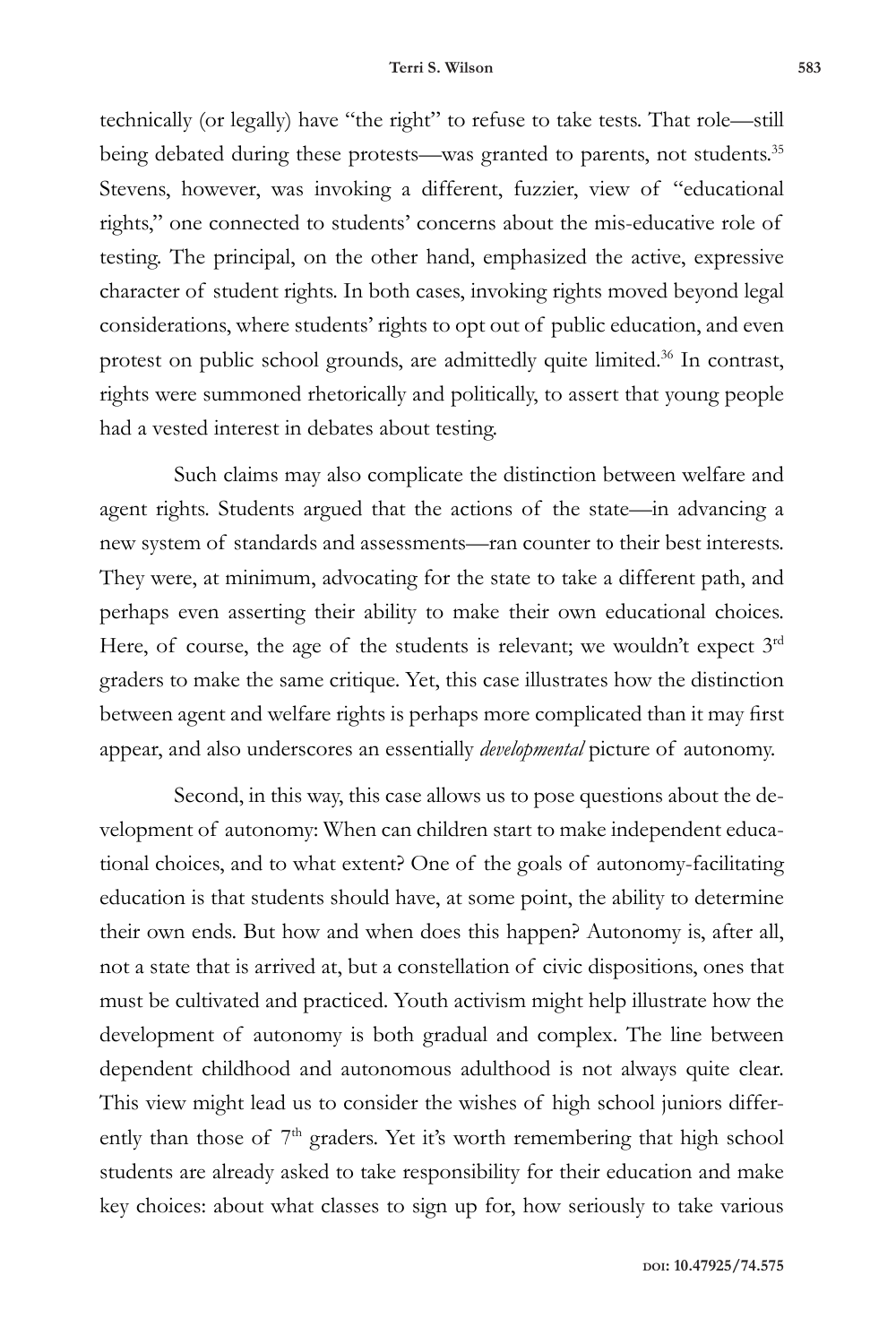assignments, and about their future goals. And, on a very basic level, it's possible for students (of all ages) to "opt-out" of testing through sheer apathy; as teachers have long observed in collecting blank answer sheets, or ones that have been creatively "bubbled in."

In this sense, widespread test resistance is a powerful reminder that, in addition to parents, *students* are important stakeholders in education policy. This resistance also reveals a disjuncture between students' viewpoints and the policy rationales for assessment, including the argument that states need at least one measure to compare student achievement and disaggregate results by race, SES and other categories. This is by no means the *only* reason we might need assessments, and critics have questioned why policymakers need to document disparities that are already widely known. More evidence about achievement gaps will not, by itself, address pervasive inequities in students' opportunities to learn.37

Students in this case, however, remained relatively insulated from these concerns. Here, and finally, this case raises questions of equity. Although they made powerful and nuanced arguments against testing, youth activists did not engage with critiques of opting out, nor recognize the privileged position their well-resourced district occupied in debates about accountability. Here, I argue that their activism was a missed civic opportunity. From their vantage point, it is not surprising (and certainly not their fault) that students did not consider issues potential issues of power and privilege in opting out. Moreover, state law, in asking districts to remain neutral about testing, restricted opportunities for teachers and school leaders to pose critical, and potentially educative, questions about testing. In the absence of alternatives, young people took up frameworks already in circulation, including language that emphasized potential *rights* to opt-out of testing.

The focus on opting out also restricted opportunities to make activism more educative. Although young people gathered to protest in the Fall of 2014, subsequent opt-out efforts largely consisted of students staying home. Many individual choices can have powerful aggregate effects. Yet, these choices, when made individually and in private, hardly offer opportunities for young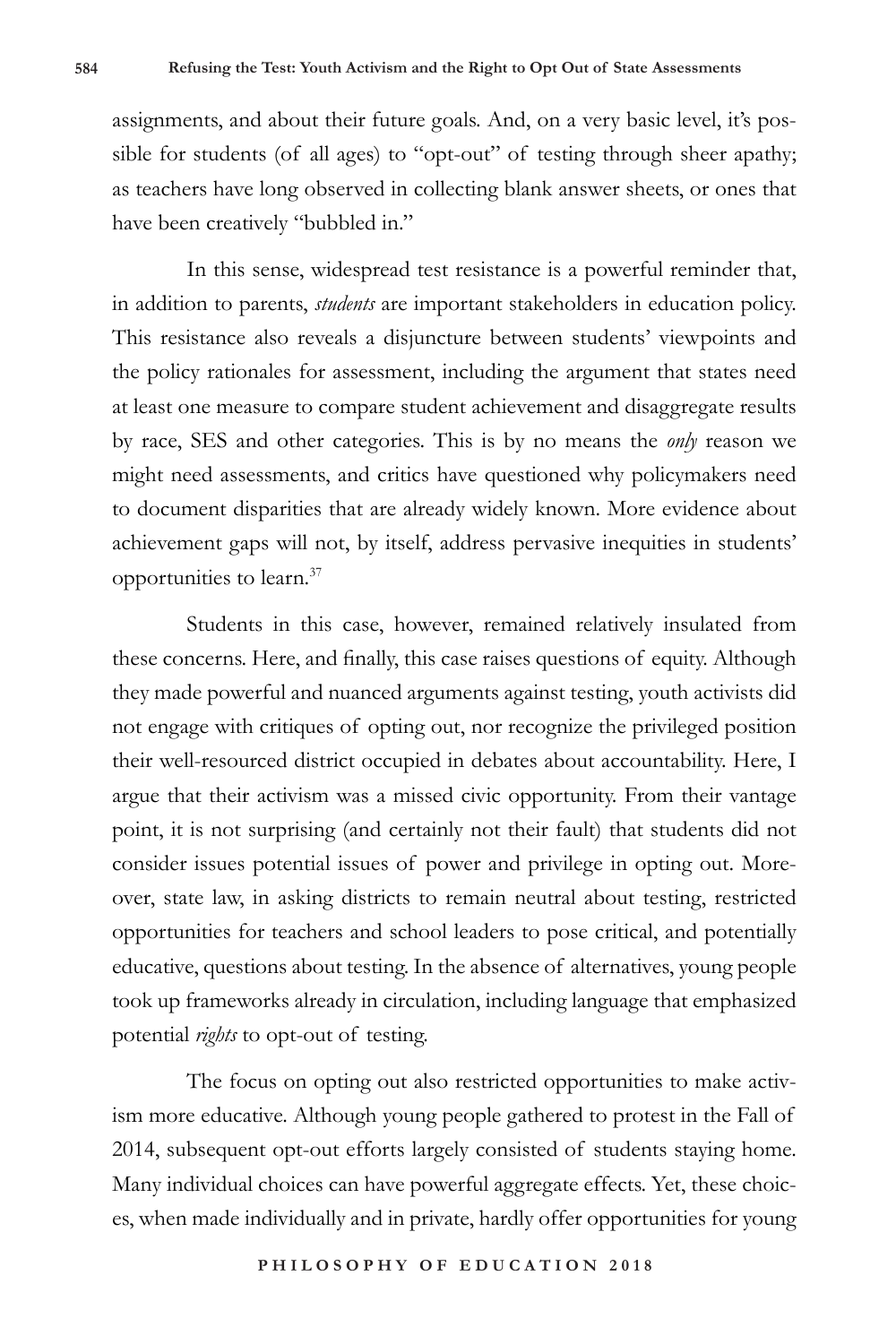people to engage in civic expression. In this sense, I argue that the question do young people have the *right* to opt of tests—may be the wrong question to ask, as well as the wrong way to frame the complex activism of young people. Asserting a right—rhetorically, not necessarily legally—can be a powerful claim.38 But, in the case of opting out, a rights-based framework failed to capture the distinctively *civic* and *educative* dimensions of young people's activism. Young people were not simply—or not solely—refusing to take the test. They were articulating concerns, organizing other students, and seeking to influence policy change. In doing so, students offered a powerful example of how opting out might be an act of expression, agitation and resistance. Here, rather than emphasizing the *rights* of parents or students to refuse the tests, opting out might be framed more productively as a form of public engagement. Doing so, however, would call activists to engage in broader deliberation—across diverse communities—about the contested purposes of standards, accountability and assessment in public education.

<sup>1</sup> In 2015, roughly 675,000 elementary and high school students nationwide opted out of taking state standardized tests, with particularly high numbers in New York, New Jersey, and Colorado. Fair Test, "More than 670,000 Refused Tests in 2015," Press Release, updated August 29, 2016: http://www.fairtest.org/more-500000-refused-tests-2015

<sup>2</sup> Leadership Conference on Civil and Human Rights (LCCHR), "Civil Rights Groups: 'We Oppose Anti-Testing Efforts'," press release, May 5, 2015: http://www. civilrights.org/press/2015/anti-testing-efforts.html

<sup>3</sup> This article reports on the early stages of a study that Michele Moses and I have developed to explore the rights and values involved in opting out of state assessments. Our work has been shaped by a collaborative team, including Ana Contreras, Matt Hastings, Wagma Mommandi, Mara Taylor-Heine, and Christine Zabala. This project was partially supported by UW-Madison's Center for Ethics and Education and the Spencer Foundation. My thanks to Michele Moses, David Blacker, and three PES reviewers for their comments on an earlier version of this article.

<sup>4</sup> Key court cases affirming parental rights include: Pierce v. Society of Sisters, 268 US 510 (1925); Wisconsin v. Yoder, 406 US 205 (1972); Hardwick v Board (Cal. Ct. App. 1921).

<sup>5</sup> Mozert v. Hawkins restricted the rights of parents to opt-out of curricula they found objectionable. Mozert v. Hawkins County Public Schools, 647 F. Supp. 1194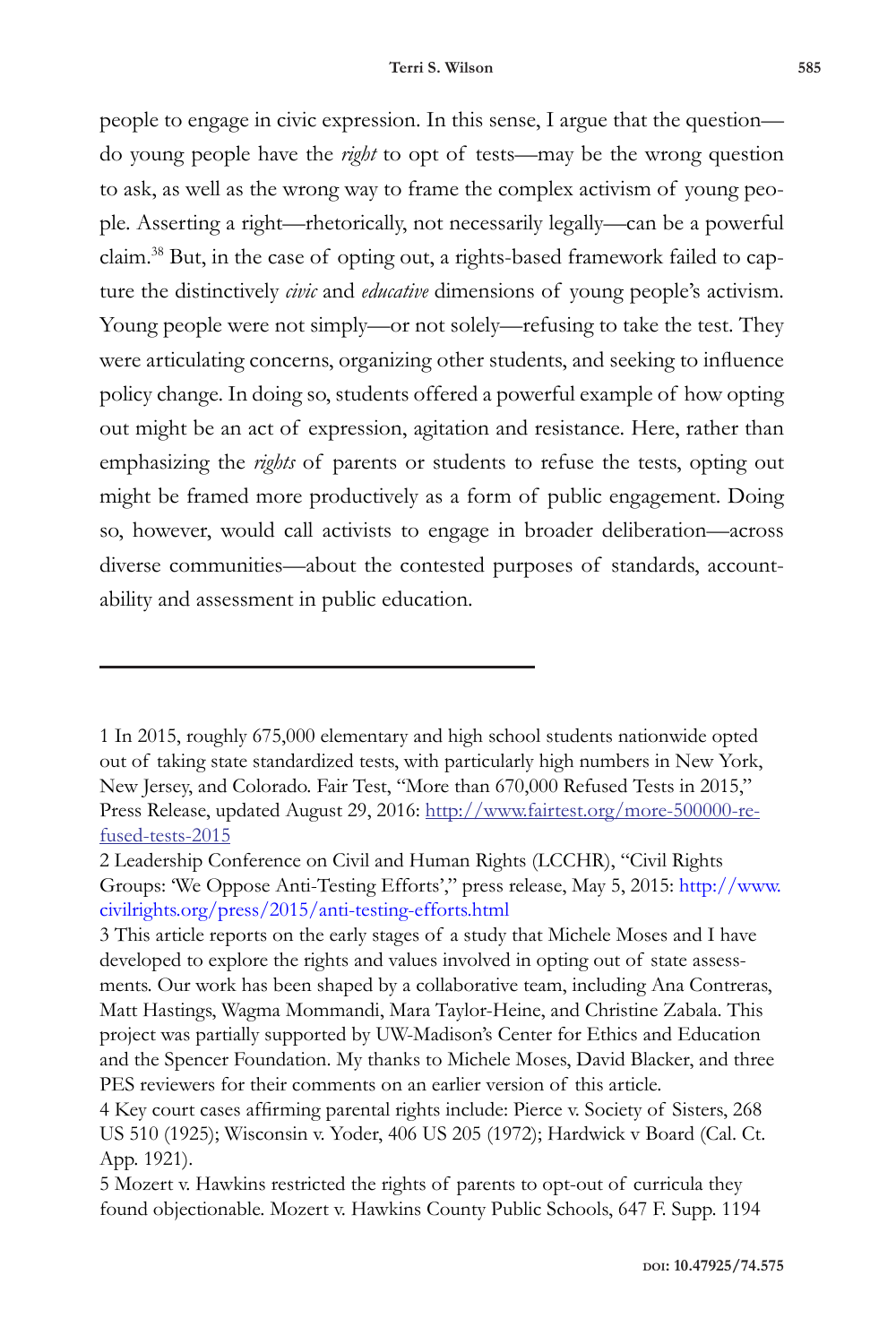(E.D. Tenn. 1986). These issues are far from settled. Parents continue to opt students out of sex education, curriculum about evolution, dissection activities, etc. For a review, see Michele S. Moses and Terri S. Wilson, "Opting Out of Public Education: Public and Individual Goods in Tension," *Educational Theory*, in press.

6 In addition to the previous cases, consider Prince v. Massachusetts, which found that the state has the right to protect children, in conflict with their parents' interests. Prince v. Massachusetts, 321 U.S. 158 (1944)

7 While I point to key court cases here, I am more interested in the philosophical dimensions of parents' and students' rights, as well as how a rights-based *discourse*  (often without reference to any particular legal rights) is employed by many of the stakeholders in this case, often in multiple ways.

8 For different views, see: William A. Galston, *Liberal Purposes: Goods, Virtues, and Diversity in the Liberal State* (Cambridge: Cambridge University Press, 1991); Walter Feinberg, *Common Schools/Uncommon Identities: National Unity and Cultural Difference* (New Haven, CT: Yale University Press, 1998).

9 Eamonn Callan, *Creating Citizens: Political Education and Liberal Democracy* (Oxford: Clarendon Press, 1997); Rob Reich, *Bridging Liberalism and Multiculturalism in Education*  (Chicago: University of Chicago, 2002), 42.

10 Rob Reich, *Bridging Liberalism and Multiculturalism in Education* (Chicago: University of Chicago, 2002), 42.

11 Joel Feinberg, *Freedom and Fulfillment: Philosophical Essays* (Princeton: Princeton University Press, 1994), 78.

12 Harry Brighouse and Adam Swift, "Parents' Rights and the Value of the Family," *Ethics* 117, no. 1 (2006), 80.

13 Onora O'Neil, "Children's Rights and Children's Lives," *Ethics* 98, no. 3 (1988): 445– 463.

14 Samantha Brennan, "Children's Choices or Children's Interests: Which Do Their Rights Protect?," in *The Moral and Political Status of Children*, eds. David Archard & Colin M. Macleod (London: Oxford University Press, 2003).

15 Andrew Franklin-Hall, "On becoming an adult: Autonomy and the moral relevance of life's stages," *The Philosophical Quarterly* 63, no. 251 (2013): 223-247.

16 Randall Curren, "Developmental Liberalism," *Educational Theory* 56, no. 4 (2006), 463.

17 Bryan R. Warnick, *Understanding student rights in schools: Speech, religion, and privacy in educational settings* (New York: Teachers College Press, 2013).

18 Morse v. Frederick (US Supreme Court, 2007).

19 Warnick, *Understanding Student Rights*, 5.

20 A 2016 Colorado state law (C.R.S. 22-7-1013(8) (A-C)) established that districts and schools must develop a policy allowing parents to excuse their students from participating in one or more state assessments.

21 Judith Suissa, "How comprehensive is your conception of the good? Liberal parents, difference, and the common school," *Educational Theory* 60, no. 5 (2010): 587-600.

22 This research is ongoing. In this article, I draw only briefly on this case to explore some of the philosophical questions raised by this youth activism.